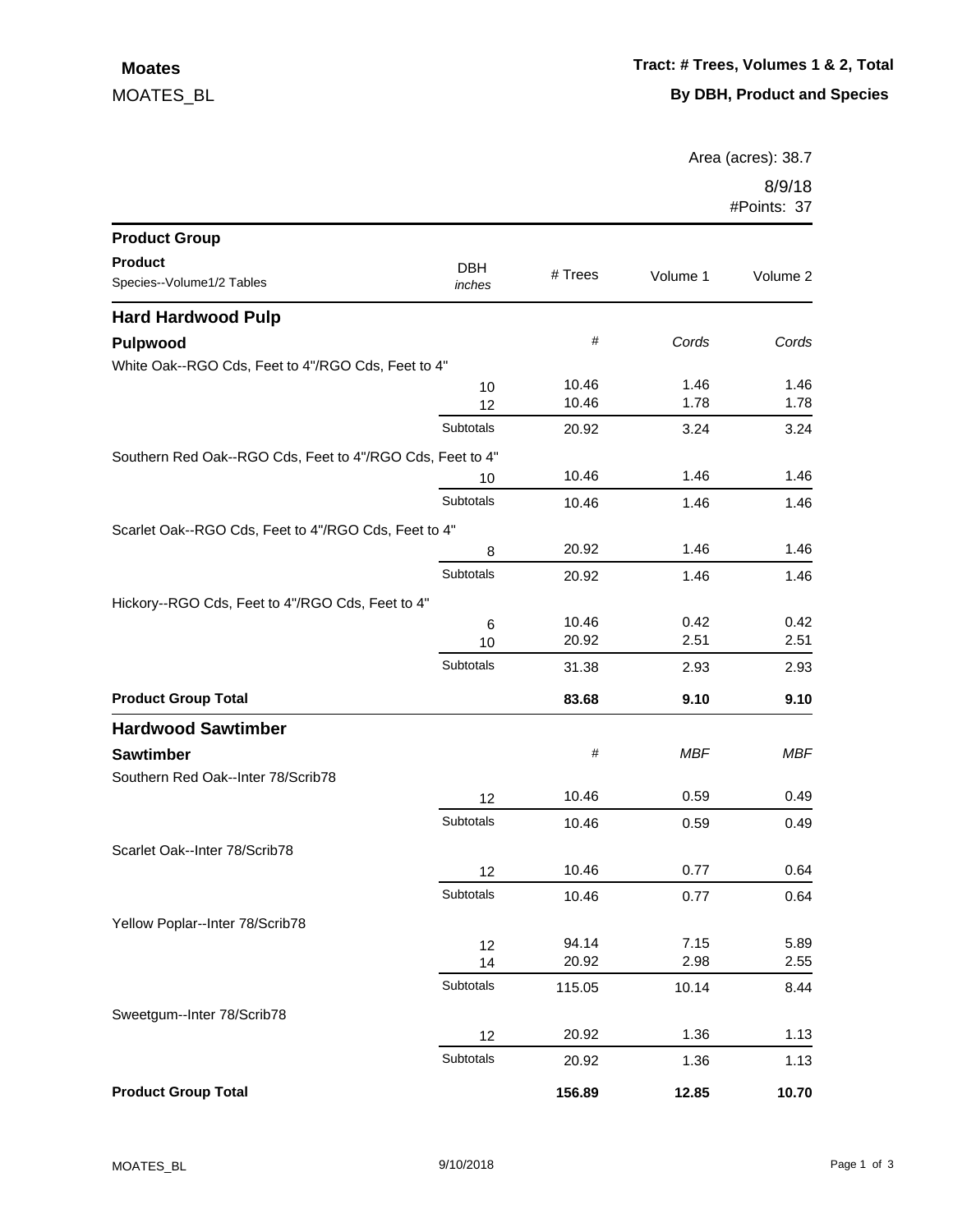## MOATES\_BL  **Moates**

Area (acres): 38.7

8/9/18 #Points: 37

| <b>Product Group</b>                                    |                  |          |          |          |
|---------------------------------------------------------|------------------|----------|----------|----------|
| <b>Product</b>                                          | <b>DBH</b>       |          |          |          |
| Species--Volume1/2 Tables                               | inches           | # Trees  | Volume 1 | Volume 2 |
| <b>Pine Pulp</b>                                        |                  |          |          |          |
| Pulpwood                                                |                  | $\#$     | Cords    | Cords    |
| Virginia Pine--RGO Cds, Feet to 4"/RGO Cds, Feet to 4"  |                  |          |          |          |
|                                                         | 6                | 878.59   | 47.07    | 47.07    |
|                                                         | 8                | 826.30   | 88.91    | 88.91    |
|                                                         | 10               | 188.27   | 28.66    | 28.66    |
|                                                         | Subtotals        | 1,893.16 | 164.63   | 164.63   |
| Loblolly Pine--RGO Cds, Feet to 4"/RGO Cds, Feet to 4"  |                  |          |          |          |
|                                                         | 6                | 533.43   | 29.08    | 29.08    |
|                                                         | 8                | 1,234.22 | 141.83   | 141.83   |
|                                                         | 10               | 313.78   | 57.53    | 57.53    |
|                                                         | <b>Subtotals</b> | 2,081.43 | 228.43   | 228.43   |
| Shortleaf Pine--RGO Cds, Feet to 4"/RGO Cds, Feet to 4" |                  |          |          |          |
|                                                         | 6                | 20.92    | 0.94     | 0.94     |
|                                                         | 8                | 167.35   | 16.11    | 16.11    |
|                                                         | Subtotals        | 188.27   | 17.05    | 17.05    |
| <b>Product Group Total</b>                              |                  | 4,162.86 | 410.12   | 410.12   |
| <b>Pine Sawtimber</b>                                   |                  |          |          |          |
| <b>Sawtimber</b>                                        |                  | $\#$     | MBF      | MBF      |
| Loblolly Pine--Inter 78/Scrib78                         |                  |          |          |          |
|                                                         | 10               | 836.76   | 44.76    | 33.43    |
|                                                         | 12               | 1,359.73 | 149.70   | 119.41   |
|                                                         | 14               | 638.03   | 108.75   | 91.42    |
|                                                         | 16               | 251.03   | 59.81    | 52.36    |
|                                                         | 18               | 125.51   | 40.98    | 36.50    |
|                                                         | Subtotals        | 3,211.05 | 403.99   | 333.11   |
| Shortleaf Pine--Inter 78/Scrib78                        |                  |          |          |          |
|                                                         | 10               | 83.68    | 3.99     | 3.01     |
|                                                         | 12               | 20.92    | 1.92     | 1.57     |
|                                                         | 14               | 20.92    | 3.20     | 2.72     |
|                                                         | Subtotals        | 125.51   | 9.11     | 7.30     |
| <b>Product Group Total</b>                              |                  | 3,336.57 | 413.10   | 340.41   |